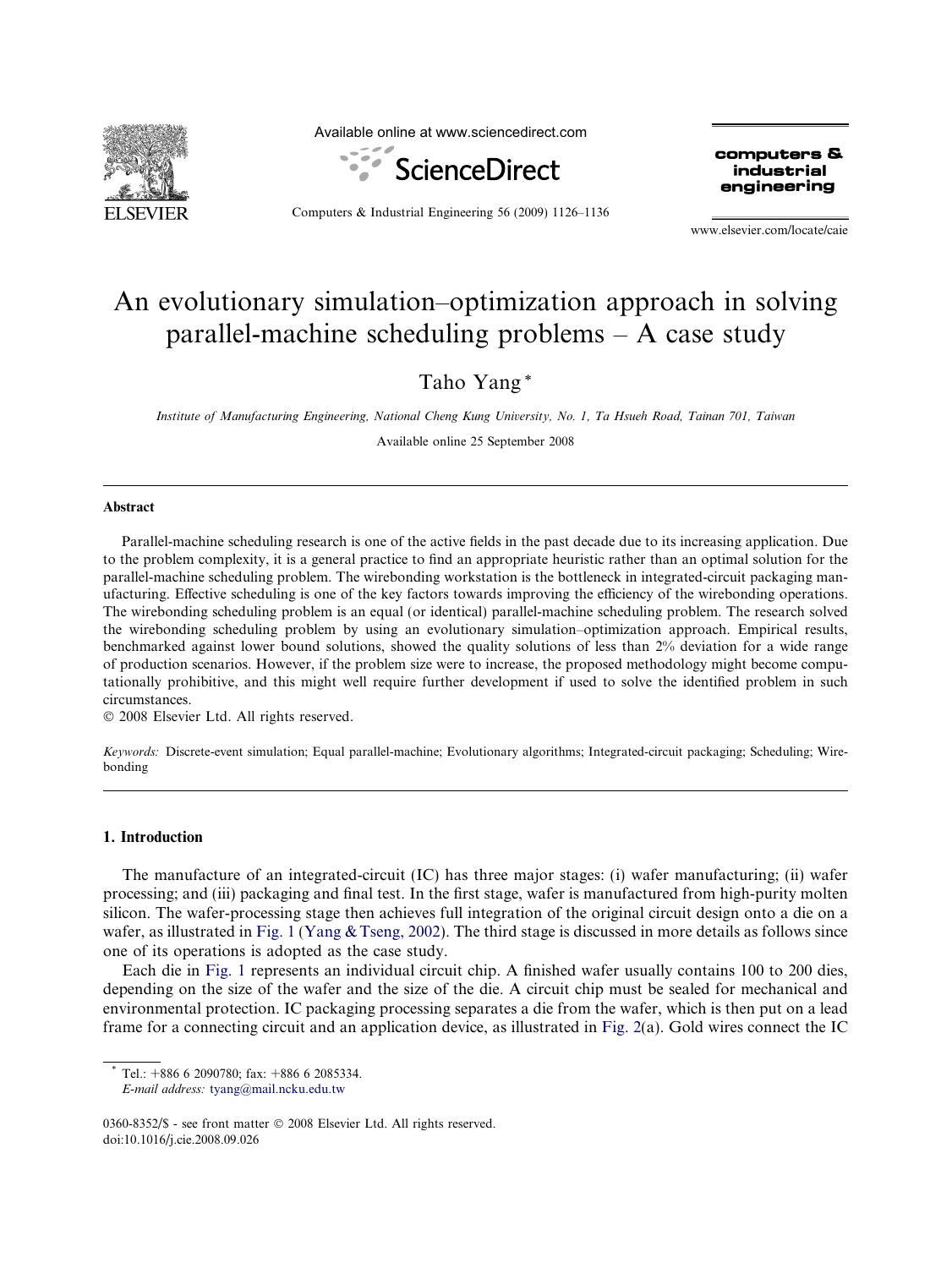T. Yang / Computers & Industrial Engineering  $56$  (2009) 1126–1136 1127

<span id="page-1-0"></span>

die and the leadframe, as shown in Fig. 2(b). The number of wires required for a specific device usually ranges from ten to thirty. Some sophisticated devices might require more wires. Because the wirebonding process is both time-consuming and cost-effective, it usually has a large number of parallel bonding machines (ranging from tens to hundreds), and it usually represents the bottleneck stage in the IC packaging process. After the wirebonding step, the chip is then encapsulated with plastic, as illustrated in Fig. 2(c). Finally, the chip is separated from the lead frame, and is then tested for its required functions.

Because the wirebonding workstation is usually the bottleneck in IC-packaging manufacturing, it should be the focus of efforts to improve productivity [\(Gilland, 2002;](#page--1-0) Harman, 1997; Tovia, Mason, & Ramasami, 2004). An effective scheduling decision is one of the key factors towards improving the efficiency of the wirebonding operations, particularly, for the instance of multiple products. Fig. 3 illustrates the wirebonding system configuration.



(c) after encapsulation (a) die on a lead frame (b) after wirebonding Fig. 2. An encapsulated IC chip.



Fig. 3. Wirebonding system configuration.